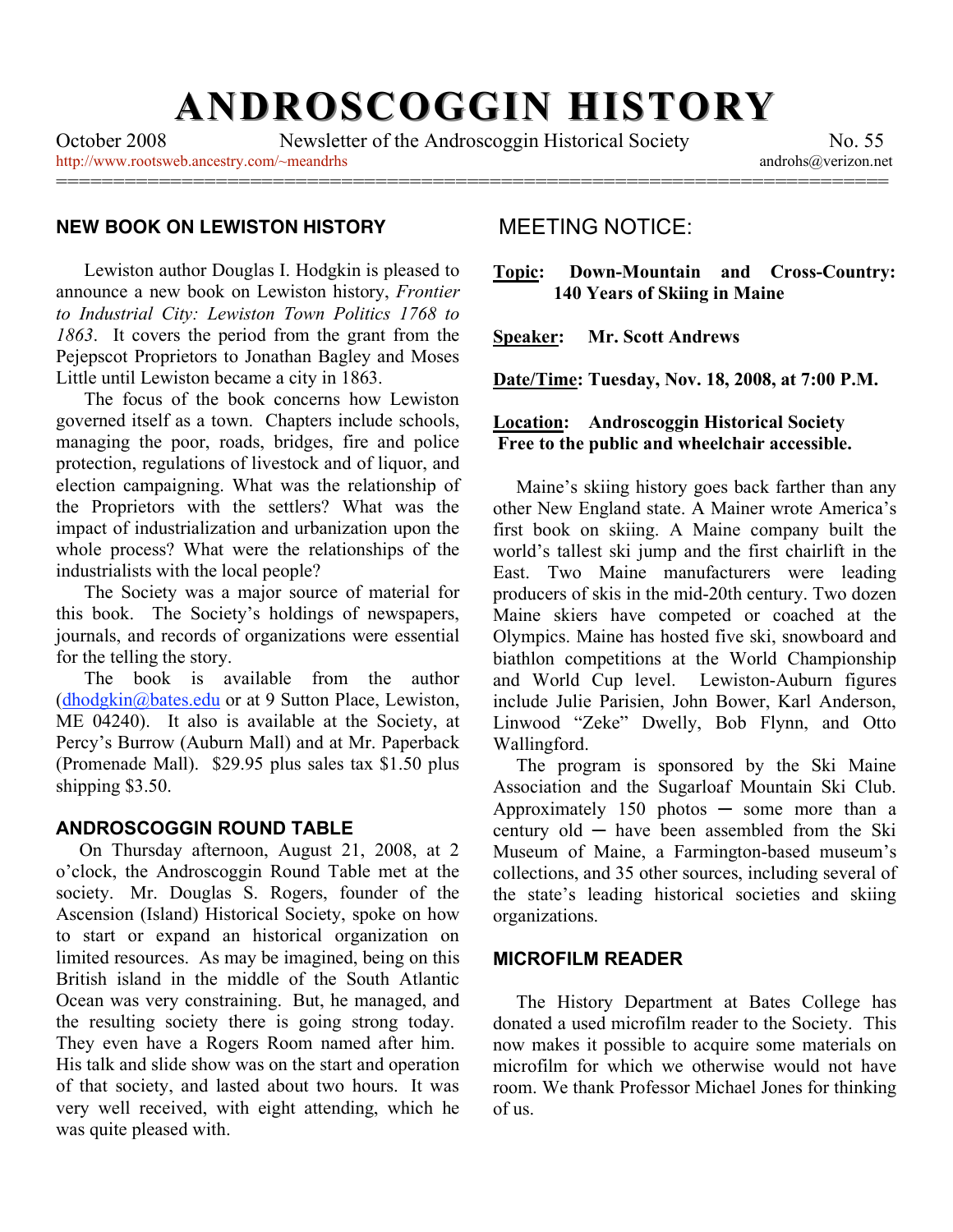## **Historical Acquisitions**

#### **Donations**

**•** *Unity in the House of Labor – Maine AFL-CIO Merger, 1956*, by Charles A. Scontras, (Orono, ME: Bureau of Labor Education, University of Maine, 2006). Donated by the author.

**•** *Frontier to Industrial City: Lewiston Town Politics, 1768 to 1863*, by Douglas I. Hodgkin, (Topsham: Just Write Books, 2008). Donated by the author.

**•** A 4"x6" B&W nineteenth century photograph by Curtis & Ross of Lewiston, ME of an unknown young gentleman. Given by Richard Fraser of East Poland.

**•** Nineteenth century photo of Everett Place by the foot of Perkins Ridge, two 19<sup>th</sup> century Oxford county deeds, pair of binoculars w/ case, large box of mostly local postcards, and a framed printed picture of an artwork titled Auburn, Maine in Autumn. Donated by Anonymous.

**•** A framed Auburn school picture of Webster Junior High School from Gordon Windle, ca. 1930. Given by his sonin-law.

**•** Two petticoats, pantaloons, and marriage announcement belonging to Mrs. Isola (Joseph) Shannon, ca. 1900, and an I.O.O.F. medal of past president William B. Duncan, 1944. Given by Mrs. Shannon's granddaughter, June R. Dyer, of Brunswick.

• A small B&W photo (2 <sup>3</sup>/4" x 4 <sup>1</sup>/<sub>2</sub>") of Maine Central Railroad engine #460, (4-6-2), Class C, taken at Lewiston, Maine, on March 25, 1933. Given by Michael Lord of Auburn.

**•** A 1937 Open House Party ticket of Gayton-Crowley Chevrolet, Inc. of Lewiston. Donated by Nancy Vachon from a house in Lewiston being renovated.

**•** Maine Central Railroad ticket to Danville Junction, Maine, #10100. Given by Michael Lord.

**•** Collection of Doris Isabell Rideout's school and work photos & two ELHS yearbooks, ca. 1920s. Given by Nancy Rideout of Lisbon Falls, a niece of Doris Rideout.

**•** "The Journals of Joshua Whitman, Turner, Maine, 1809-1846," by Marcie Cohen, in *The Farm, The Dublin Seminar for New England Folklife, Annual Proceedings 1986*, edited by Peter Benes, 49-59. Boston: Boston University, 1986. Donation of Dennis Stires of Livermore.

• Two Bates Mills bedspreads, ca. mid-20<sup>th</sup> century, donated by Dennis Stires of Livermore.

• Small collection of old deeds with the name Pingree, etc., given by Dr. Kathryn Low of Bates College.

**•** *Murder at Darling Hill*, by Judith G. DuPont (Stonington, CT: Stonington Historical Society, 2007). Donated by the author. The murderer convicted had ties to Webster (Sabattus).

**•** Trunk, secretary, papers, photographs, and letters of Francis Marion Gamage of Auburn. (Gamage Avenue was named after this family.) He went to the Oregon Gold

Rush of 1863. Donated by Nancy P. Bartley of Kittery and Carol S. Woodard of Auburn, descendants.

**•** Letter from "Judy" in South Harpswell to "Shorty" in Auburn, postmarked 20 August 1934, with envelope and stamp. Given by Erika Mentink.

**•** Photographs of Thomas A. Thorne (tintype), ships, class pictures, an album, newspaper clippings, papers, and the like. Donated by Paul Walker of Lewiston.

**•** Class photo of Webster School, grades 8 & 9, June 1937, given by Allen S. Cameron of Auburn, who is in the photo, and is marked with an "X."

**•** Four identical bronze tokens depicting the seal of the state of Maine, ca. 1920. Given by Glenn Johnson of Brooklyn, CT.

**•** An 18" x 24" wood burning of the Mechanic Falls Civil War monument, modeled after the picture in our history book, p. 203. It is very nice, and will be a great addition to our picture library. It was done by Stan Wetmore of that town.

#### **Purchases**

**•** Greene, Maine, Bicentennial medal, 1788-1988, bronze, by Blackinton, from Bridgewater Coins & Collectables, \$15.00.

• Lisbon, Maine, 175<sup>th</sup> Anniversary, 1799-1974, bronze, from Bridgewater Coins & Collectables, \$10.00. These two medals now mean we have one from every town in our county that issued one. There are silver and/or pewter versions that we have yet to acquire, but given our budget, perhaps we'll wait.

**•** Portland-Lewiston Interurban 10 Ride Ticket from 1931- 5, eBay, \$3.55, w/ S&H.

**•** Bond for John Given of Wales to work on the Androscoggin Railroad at Leeds Crossing, dated 1 May 1863, eBay, \$4.40, w/ S&H.

**•** *A Happy Abundance – Tales, Memoirs and More – Past and Present in Wayne, Maine*, by Eloise R. Ault & Edward L. Kallop Jr., eds., (Wayne, Maine: Wayne Historical Society, 2008). \$18.00 w/ S&H from the publisher. Our own Dennis Stires wrote the last chapter "In Pursuit of 'The American Dream.'"

**•** Two bottles – H.H. Ricker & Co., Portland, ME & Sunset Beverage Co., Auburn, ME, nineteenth and twentieth centuries respectively. Bought of Orphan Annie's of Auburn, \$16.00 the pair.

**•** Bliss College currency notes. Crisp, uncirculated, uniface, \$5 - \$21.22; \$20 - \$15.99; \$200 - \$17.99; \$500 - \$17.99. From Richard Morin, Berlin, NH, via eBay.

**•** *Maine Central in Color, Vols. 1-3*, by George F. Melvin  $(1, 2, \&3)$  and Jeremy F. Plant  $(1\&2)$  Scotch Plains, NJ: Morning Sun Books, Inc., 1998 (Vol. 1, \$40.00), 1999 (Vol. 2, \$43.00), & 2008 (Vol. 3, \$46.00).

**•** Bliss College currency notes. Crisp, uncirculated, uniface, in the denominations of \$10, 50, & 100. From Les Ashe, Gilby, ND, via eBay, \$31.67, w/ S&H.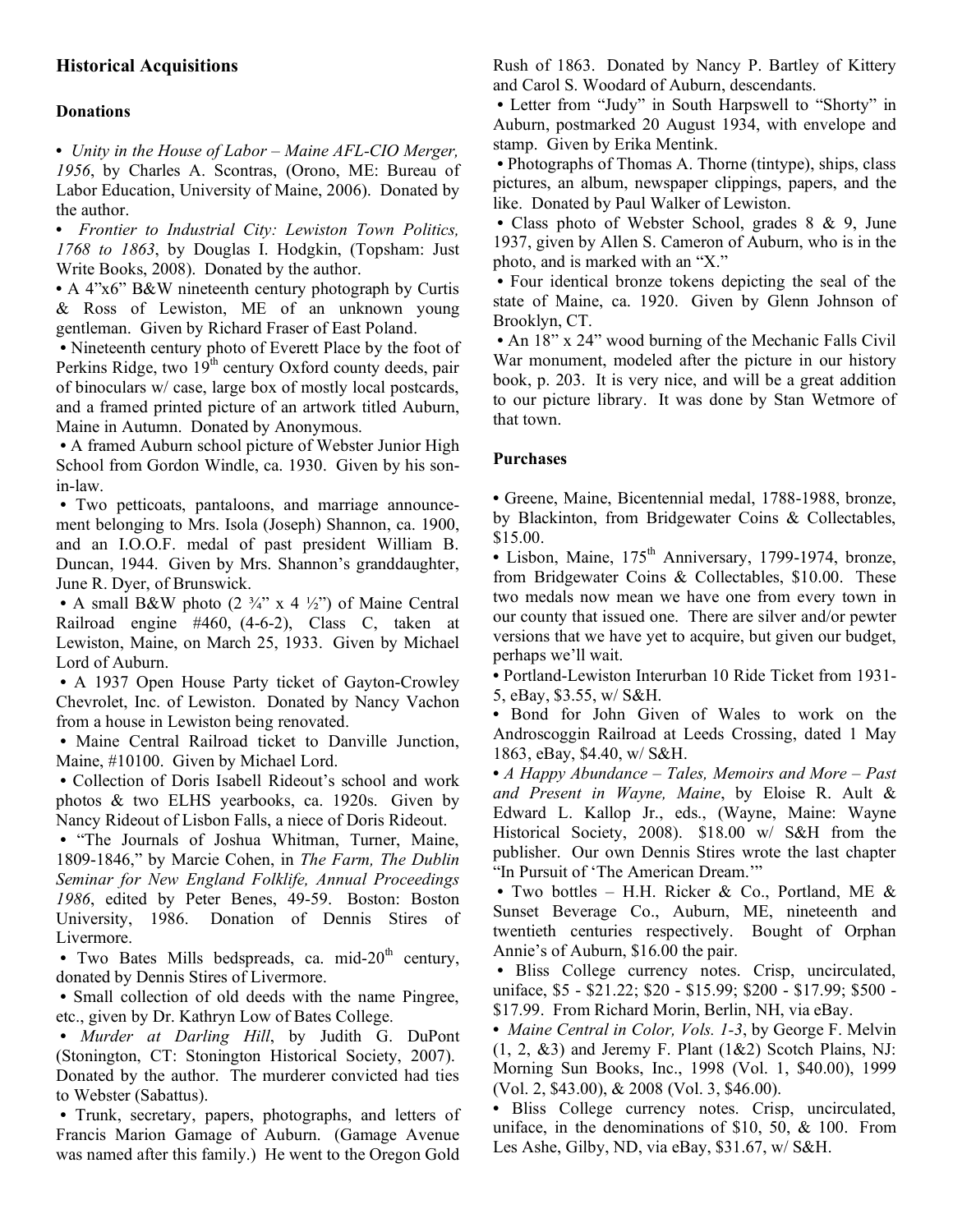## **THE 1867 ANNEXATION OF DANVILLE By Douglas I. Hodgkin**

 In 1867, a bill was introduced in the Legislature to annex Danville to Auburn. There was considerable agitation from the Democratic Party because, according to the *Journal*, they were "fearful of being driven from political power in their ancient stronghold, and [were] putting forth every effort to defeat the annexation." After a hearing, the Committee on the Division of Towns reported the bill seven in favor and one opposed. The bill passed the Senate unanimously. ["City and County," *Lewiston Falls Journal (LFJ)*, Feb. 2, 1867, 3; "City and County," *LFJ*, Feb. 13, 1867, 3; "The Auburn and Danville Case," *LFJ*, Feb. 15, 1867, 3.]

 However, extended debate occurred in the House. Much of the debate centered on a proposed amendment to require a majority vote in each town to approve the merger. Opponents of the amendment first argued that the work of the Committee should be respected. Proponents said it was common to have a popular vote on such matters, so it was not a show of disrespect. ["The Auburn and Danville Case," *LFJ*, Feb. 15, 1867, 3.]

 The representatives debated how much local support the bill had. Most agreed that Danville voters opposed the merger, although they disagreed about the margin. Brown of Hampden noted that 456 Auburn residents had remonstrated against the bill, and Hale of Ellsworth thought a majority of Auburn might be opposed. Stevens of Augusta believed that Auburn heavily favored the bill and that a combined vote of Auburn and Danville would show that the area as a whole was in favor; it would not be right for a small minority of the whole to prevail. Daniel Holland of Lewiston claimed to have "a petition of from three quarters to seven eighths of tax payers of Auburn who were in favor of taking the town." [Ibid.]

 Some debate concerned the political implications of the bill. Tyler of Alexander stated bluntly, "It is only a scheme to deprive the only Democratic town in Androscoggin county of its existence." William P. Frye of Lewiston noted that the opponents of the bill had raised the political question, but he did not see why it should be considered necessary to legislate in order to protect the Democratic Party. [Ibid.]

 Geography played a role. Some opponents noted the value of the existing natural boundary of the Little Androscoggin River. Holland countered by showing that the village of Auburn would be nearly in the center of the combined towns. [Ibid.]

 Holland suggested vaguely that there would be advantages to manufactures by annexation. Shepley of Portland did not understand that point. [Ibid.] It may be that the proponents of annexation foresaw that development of the waterpower on the Little Androscoggin would make it desirable to include both sides of the waterway within Auburn. As early as 1870, three years after the annexation, the Little Androscoggin Water Power Company acquired the land along the river for development of a dam, the Barker Mill, and house lots. [Ralph B. Skinner, et al., *Auburn 100 Years a City* (Lewiston, Me.: City of Auburn, 1968), 121-122.]

 The amendment did pass by a vote of 69 to 49. [*LFJ*, Feb. 15, 1867, 3.] However, the bill that finally passed both the House and Senate was a compromise that provided a vote in Auburn and Danville on the annexation to be determined by the *combined* vote of the two towns. ["City and County," *LFJ*, Feb. 21, 1867, 3.]

 Although Auburn scheduled a town meeting for the vote, the selectmen of Danville refused to do so, despite the provision in the act that "the selectmen *shall* call a meeting of their respective towns." ["City and County," *LFJ*, Feb. 25, 1867, 3; "Act to Annex Danville to Auburn," *LFJ*, Feb. 26, 1867, 3.]

 When the news reached Augusta that Danville had refused to comply, House members were outraged. Holland of Lewiston introduced a new bill that provided that the towns be united if Auburn voted in the affirmative, provided that Danville continued to refuse to act. Foster of Waterville stated that they should dally no longer and that the Danville selectmen and their supporters must "understand that such conduct cannot be tolerated." Woodman of Bucksport "said that he was originally opposed to rebellion everywhere whether in South Carolina or Danville, and when one town sets itself up against the authority of the House he was in favor of any bill that will compel them. (Applause)." Foster moved a substitute to Holland's bill to provide for the outright annexation of Danville without any town meeting votes. The rules of the House were suspended, the amendment was substituted, and the bill was passed to be engrossed (that is, to be passed to be written in its final form after all amendments have been disposed of). Five minutes before adjournment (for lunch?), the Senate also suspended its rules and passed the bill to be engrossed. That very afternoon, each chamber passed the bill to be enacted and the Governor signed the bill. ["Maine Legislature" and